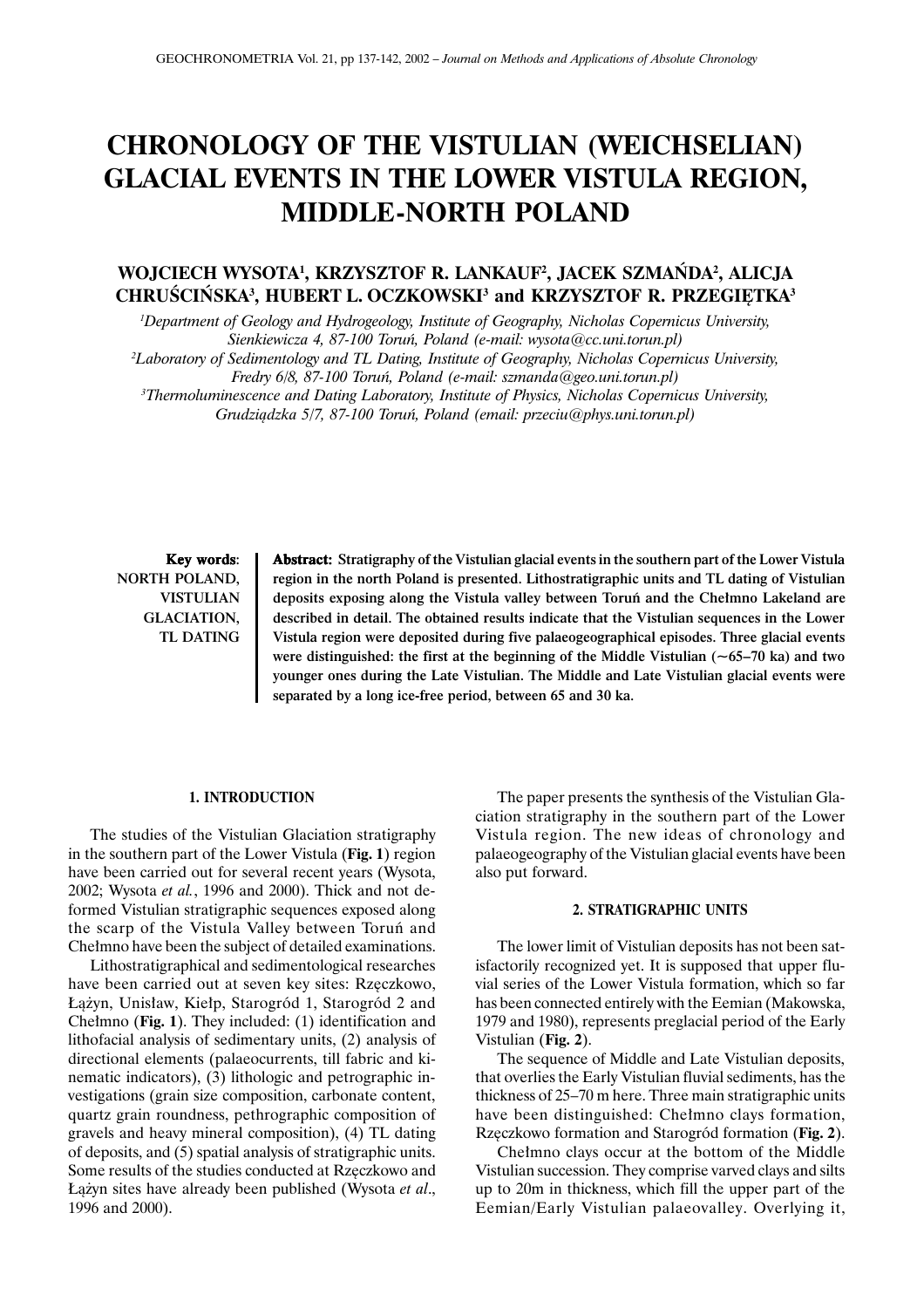

*Fig. 1. Study area against the ice sheet margins of the Vistulian Glaciation in the midwestern Poland.* L *– Leszno phase,* Pz *– Poznañ phase,* Ch*,* Do *– Chodzie¿, Dobrzyñ readvance,* Kr *–Krajna subphase,* Pm *– Pomeranian phase, and* Ga *– Gardno phase.*

Rzęczkowo formation is 15–25 m thick, and composed mostly of fluvial sands. Lithofacies of planar cross-bedded sands, parallel laminated sands and ripple-laminated sands are predominant.

Starogród formation occurs at the top of the Vistulian sequences. Two separate till units have been distinguished: the lower till member – Łążyn till and the upper till member – Starogród Zamek till. Łążyn till is 1.5–10m thick and combines sandy and clay-rich massive and stratified diamictons. It comprises three genetic types of subglacial facies: deformation till, melt-out and decoupling till and melt-out till. Till fabric shows NE and NNE ice movement directions. Unisław clays, 2–6 m thick, of glaciolacustrine origin and lying underneath Łążyn till can be found in places. Glaciolacustrine sediments of up to 18-m thickness (Kiełp clays) overlie the lower till member. Glaciofluvial series occur below and above them locally.

Starogród Zamek till constitutes the highest unit of Starogród formation. It consists of massive brownish clayrich diamicton up to 8–10m thick. The diamicton usually comprises two facies: lodgement till and melt-out till. Till fabric shows N and NNE ice movement directions.

## **3. RESULTS OF TL DATING**

Two sets of samples were dated by TL method. The first one consisted of four samples related to Kiełp clays: R-4, R-5, St1-1 and St1-2. The other seven samples: K-2, K-3, Ch-1, Ch-2, R-6, Sa2-1 and Sa2-2 were related to Rzęczkowo formation.

The material taken for TL analysis was cleaned and afterwards the quartz grains of specified size were separated and then etched, appropriate to the procedure described earlier (Przegiętka, 1999; Oczkowski et al., 2000a). The bleaching of natural TL signal was performed in a specially designed chamber with sunlight simulator (Oczkowski and Przegiêtka, 1998a). The bleached samples were used for equivalent dose estimation by the regenerative method. The *plateau* test was applied to choose the best temperature region. The additive method was also applied for the majority of the samples. The Risø System comprising the calibrated <sup>90</sup>Sr source (Oczkowski and Przegiêtka, 2000) was used for beta dose irradiation and TL measurements. Details of equivalent dose determination procedures were presented earlier (Oczkowski and Przegiêtka, 1998a; Przegiêtka, 1999; Wysota *et al.*, 2000). The annual dose rates were determined on the basis of high-resolution gamma spectrum measured with HP germanium detector and Canberra MCA-100 analyser. Details of measurement and computational procedures were published previously (Oczkowski and Przegiętka, 1998b; Oczkowski *et al.*, 2000b). Results are presented in the **Table 1**.

Previously four samples related to Rzęczkowo formation were dated (Wysota *et al.*, 2000). Those dates were analysed together with seven new ones. The mean age value T= 42.9 ka with standard uncertainty  $\sigma = \pm 1.7$  ka were obtained by the weighted averaging method. The histogram showing the distribution of the eleven TL dates is presented in **Fig. 3**.

Apparently these dates represent rather a continuous process stretched over a certain period of time than a single event (**Fig. 4**). Hence the mean age value is not suitable parameter for describing such a process. We assumed that the set of eleven investigated samples was good enough for the representation of Rzęczkowo formation. The shape of the histogram (**Fig. 4**) may suggest that the deposition lasted for the period of *ca*. 35 ky. Hence, we concluded that sedimentation of Rzęczkowo formation deposits started *ca*. 65 and ended about 30 ka ago.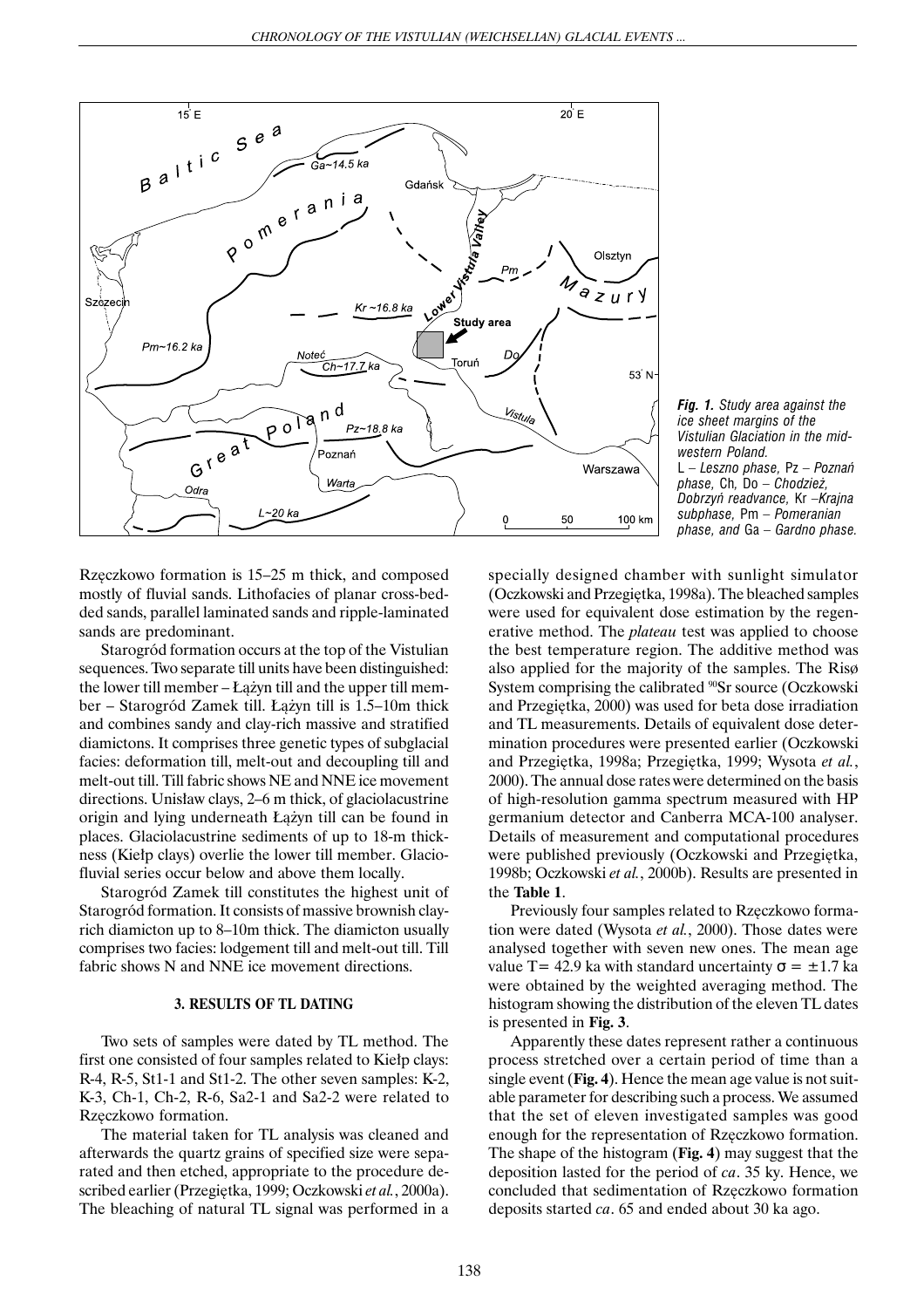*Table 1. TL dates of deposits from southern part of the Lower Vistula region.*

| <b>No Section</b> | <b>Stratratigraphic</b><br>Unit | Sample<br>Name     | Lab. No.      | Material               | Age<br>[ka] | <b>Equivalent</b><br>Dose [Gy] | Dose Rate<br>[Gy/ka] |
|-------------------|---------------------------------|--------------------|---------------|------------------------|-------------|--------------------------------|----------------------|
| 1. Rzęczkowo      | Kielp clays                     | $R-4$              | T0R-35        | Glaciolacustrine silts | $19 \pm 3$  | $35 \pm 6$                     | 1.863                |
|                   | Kielp clays                     | $R-5$              | T0R-36        | Glaciolacustrine silts | $20 \pm 2$  | $36 \pm 4$                     | 1.805                |
|                   | Rzeczkowo Fm.                   | $R-6$              | <b>TOR-37</b> | Fluvial sands          | $33 \pm 3$  | $34 \pm 3$                     | 1.023                |
|                   | Rzęczkowo Fm.                   | $R-2*$             | T0R-25        | <b>Fluvial sands</b>   | $49 \pm 6$  | $51 \pm 6$                     | 1.045                |
| 2. Łążyn          | Rzeczkowo Fm.                   | $L-3*$             | <b>TOR-28</b> | <b>Fluvial silts</b>   | $50 \pm 8$  | $104 \pm 17$                   | 2.078                |
|                   | Rzeczkowo Fm.                   | $L-2^*$            | <b>TOR-27</b> | <b>Fluvial sands</b>   | $63 \pm 20$ | $126 \pm 40$                   | 2.000                |
|                   | Rzeczkowo Fm.                   | L-1*               | T0R-29        | <b>Fluvial sands</b>   | $65 \pm 20$ | $130 \pm 40$                   | 2.000                |
| 3. Kiełp          | Rzeczkowo Fm.                   | $K-2$              | <b>TOR-31</b> | Fluvial sands          | $39 \pm 6$  | $61 \pm 9$                     | 1.564                |
|                   | Rzęczkowo Fm.                   | K-3                | T0R-32        | <b>Fluvial sands</b>   | $57 \pm 7$  | $57 \pm 7$                     | 1.008                |
| 4. Starogród 1    | Kielp clays                     | $St1-2$            | T0R-41        | Glaciofluvial sands    | $21 \pm 3$  | $41 \pm 5$                     | 1.931                |
|                   | Kielp clays                     | $St1-1$            | T0R-40        | Glaciofluvial sands    | $27 \pm 5$  | $36 \pm 6$                     | 1.329                |
| 5. Starogród 2    | Rzeczkowo Fm.                   | Sa <sub>2</sub> -1 | T0R-38        | Fluvial sands          | $47 \pm 7$  | $62 \pm 9$                     | 1.325                |
|                   | Rzeczkowo Fm.                   | Sa2-2              | T0R-39        | <b>Fluvial sands</b>   | $49 \pm 5$  | $60 \pm 6$                     | 1.221                |
| 6. Chełmno        | Rzeczkowo Fm.                   | $Ch-1$             | T0R-33        | <b>Fluvial silts</b>   | $45 \pm 5$  | $76 \pm 8$                     | 1.685                |
|                   | Rzeczkowo Fm.                   | Ch-2               | TOR-34        | <b>Fluvial sands</b>   | $46 \pm 5$  | $47 \pm 5$                     | 1.028                |

*\*) The data obtained prior to the present project and published in Wysota et al. (2000).*



*Fig. 2. Synthetic section and sedimentary environments of Vistulian deposits in the southern part of the Lower Vistula region. The numbers column means TL dates in ka.*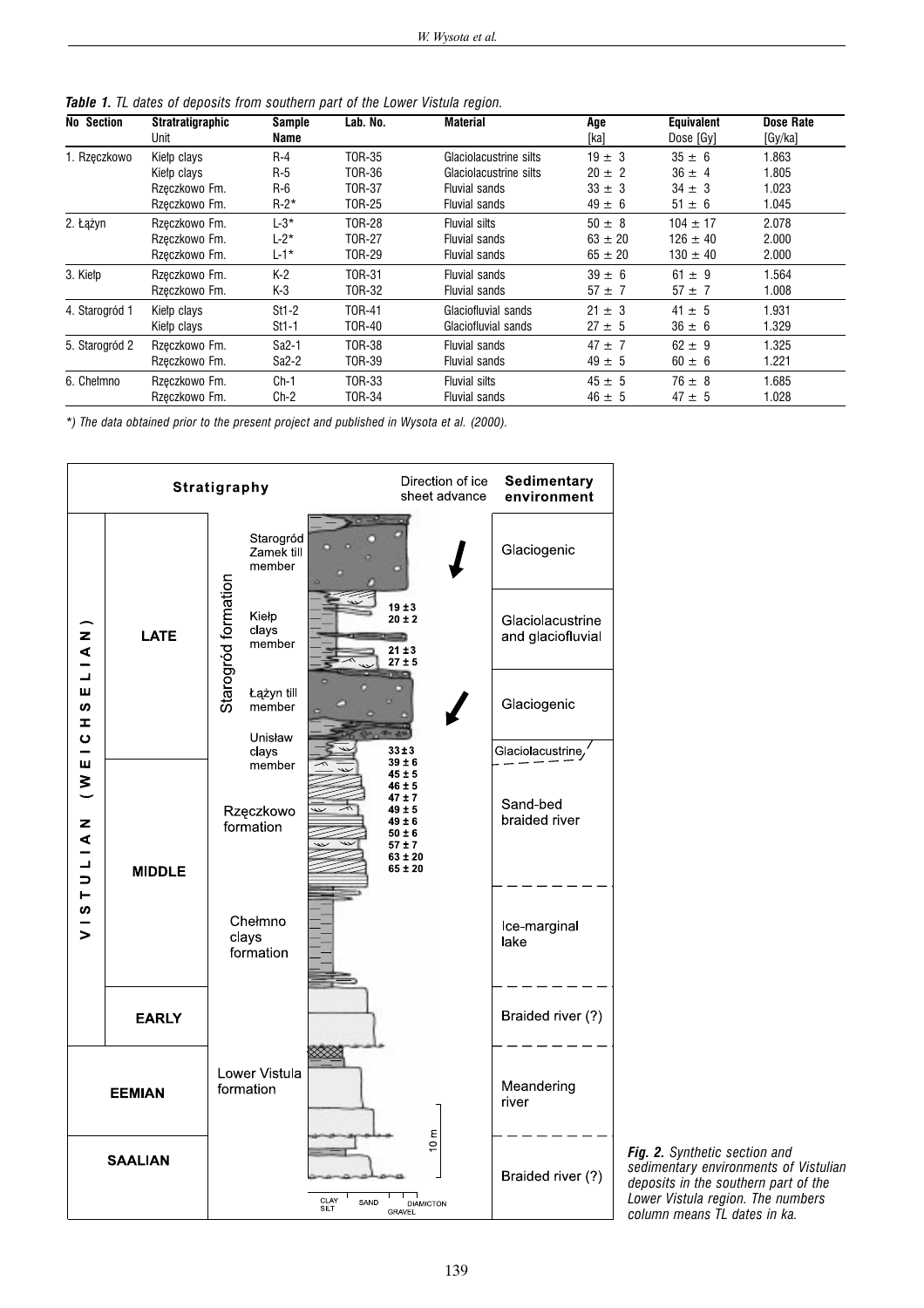

*Fig. 3. Histogram of eleven TL dates obtained for samples representing Rzêczkowo formation, the bar width is 7 ka.*



*Fig. 4. The set of eleven TL dates obtained for Rzêczkowo formation and the weighted average value with its uncertainty, T±*σ*.*

### **4. PALAEOGEOGRAPHIC EPISODES**

The Vistulian deposits in the Lower Vistula region were deposited during five palaeogeographical episodes (**Fig. 2**). During the preglacial period of the Early Vistulian Upper fluvial series of the Lower Vistula Formation was accumulated. Deposition of deposits was developed in a braided river environment.

During the next stage Chełmno clays were formed. Sedimentary processes took place in a glaciolacustrine environment. The environment was formed as a result of the first ice sheet advance in the Lower Vistula region at the beginning of the Middle Vistulian  $(-65-70 \text{ ka})$ . It is supposed that the ice sheet reached the Grudziadz Basin.

As the ice sheet was retreating, depositional processes were gradually changing their character from glaciolacustrine sedimentation to fluvial deposition. Rzęczkowo formation was deposited in the environment of a sandbed braided river (Wysota *et al.*, 1996 and Wysota, 2002). The obtained TL dating suggests that the deposition of Rzęczkowo formation developed during a long ice-free period of the Middle Vistulian, between 65 and 30 ka.

Glacial, glaciolacustrine and glaciofluvial sedimentation characterised the succeeding depositional episodes. They were connected with two ice sheet advances, which covered the studied area during the Late Vistulian. The older glacial event was related to the first Late Vistulian maximum, *ca* 22–20 ka (the Leszno Phase). The younger one represented ice sheet readvance connected with the second Late Vistulian maximum, *ca* 19–18 ka (the Poznañ Phase).

#### **5. CONCLUSIONS**

The obtained results of the studies indicate that there was no glacial event in the southern part of the Lower Vistula region during the Early Vistulian as it had previously been assumed (Makowska 1980, 1992 and 1994). Pelaeogeographical and especially palaeoclimalological conditions recently recognized in the Polish Lowland, also deny ice sheet existence on the Lower Vistula at that time (Mojski, 1999).

The first glacial advance in this area occurred as late as at the beginning of the Middle Vistulian. This advance corresponds to the Toruñ glacial horizon distinguished earlier by Makowska (1979, 1980, 1992 and 1994) in the Lower Vistula region. The collected lithostratigraphic data have not confirmed that the ice sheet reached Toruñ, as she presumed. The Middle Vistulian ice sheet anvanced to the northern, and probably to the middle part of the Lower Vistula region. Only proglacial deposits (Chełmno clays) are related to this advance in the southern part of the Lower Vistula region.

The obtained TL dates substantiated higher chronostratigraphic position of the younger Vistulian units than it had previously been stated (Makowska 1980, 1992 and 1994; Wysota *et al.*, 1996). It is presumed that Rzeczkowo Formation linked before to the Gniew Interstadial of the Early/Middle Vistulian period, represents a younger warm unit – the Grudziadz Interstadial of the Middle Vistulian. Overlying it, the lower glacial horizon of Starogród formation (Łążyn till), which formerly has been interpreted as the Middle Vistulian glacial episode unit (the Świecie stadial), is related to the first Late Vistulian maximum (ca. 22–20 ka). The ice sheet readvance connected with the second Late Vistulian maximum (ca. 19–18 ka) has not been recognized in the Lower Vistula region yet.

#### **ACKNOWLEDGEMENT**

The research project has been financially supported by the Nicholas Copernicus University – grant no. 457-F and the Committee for Scientific Research – grant No. 6 P04D 022 14.